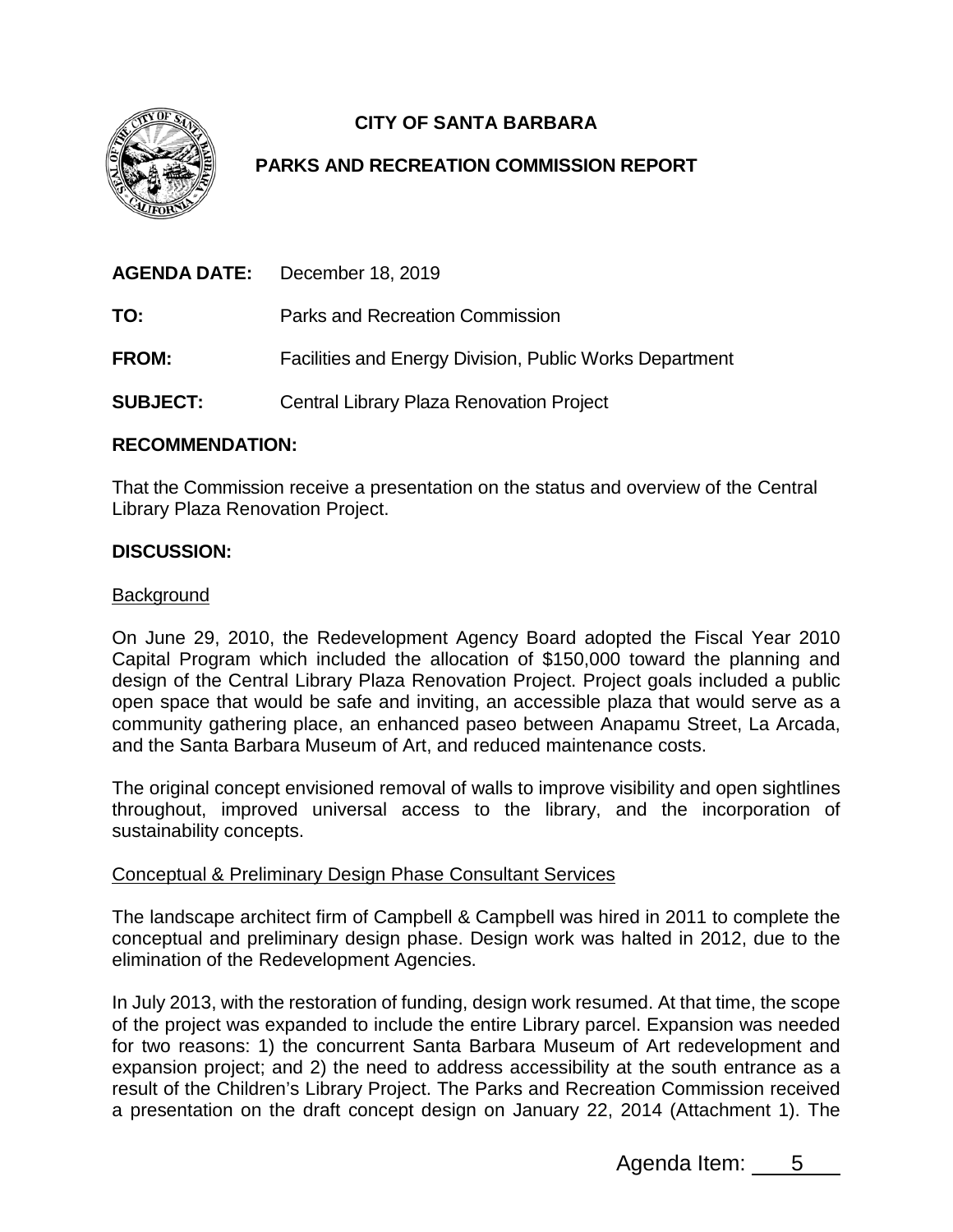Parks and Recreation Commission Report Central Library Plaza Renovation Project December 18, 2019 Page 2

Central Library Plaza Renovation Project received project design approval from the Historic Landmarks Commission on June 18, 2014.

#### Final Design Consultant Services

On August 5, 2014, Campbell & Campbell was hired to provide final design services for the Central Library Plaza Renovation Project. The proposed tree removals received recommendations for approval from the Street Tree Advisory Committee on March 5, 2015. The Parks and Recreation Commission reviewed and approved the design on March 25, 2015 (Attachment 2). On May 20, 2015, the Historic Landmarks Commission granted Final Approval.

Due to lack of construction funding for the entire project, the project was divided into two phases. Phase I included accessibility upgrades to the south entrance, which were completed in October 2017. Phase II includes renovation of the main plaza along Anapamu Street as well as the secondary plaza in front of the old library entrance, the paseo running from Anapamu Street to La Arcada, and Lower Library Plaza.

For Phase II final design services, a competitive Request For Proposal (RFP) was issued August 21, 2018. The City received four proposals on September 12, 2018. After review, City staff recommended Arcadia Studio. City Council awarded a Professional Services Agreement to Arcadia Studio on October 10, 2018. Arcadia Studio has completed 60 percent design development documents.

#### Phase II Project Description

Phase II includes upgraded landscape and hardscape areas around the perimeter of the Santa Barbara Central Library and Faulkner Gallery located at 40 East Anapamu Street. Upgrades would include 5,980 square feet of additional hardscape, 980 cubic yards of soil to be cut and removed, the removal of 32 existing trees (16 will be boxed and transplanted on and off-site), the addition of 42 new trees, new planters, monument signs, artwork, lighting, and approximately 9,800 square feet of activity space. The proposed tree removals were approved by the Parks and Recreation Commission in 2015. All hardscape would be compliant with current accessibility codes. No changes to the buildings are proposed, nor will the project obscure or have a negative impact on the City Landmarks on the site.

Notable changes from the 2014 plans include a revised planting plan to comply with current water conservation policies, revised site grading to comply with accessibility codes, a revised walkway and ramp between the upper and lower plazas, a revised historic Anapamu entrance layout, revised hardscape materials, and use of two mosaic tile areas in lieu of raised planters in front of the Faulkner Gallery entrance. The 2014 plans included only 3,200 square feet of additional hardscape, whereas the proposed plan would add 2,780 square feet in addition to the 3,200 square feet proposed in the